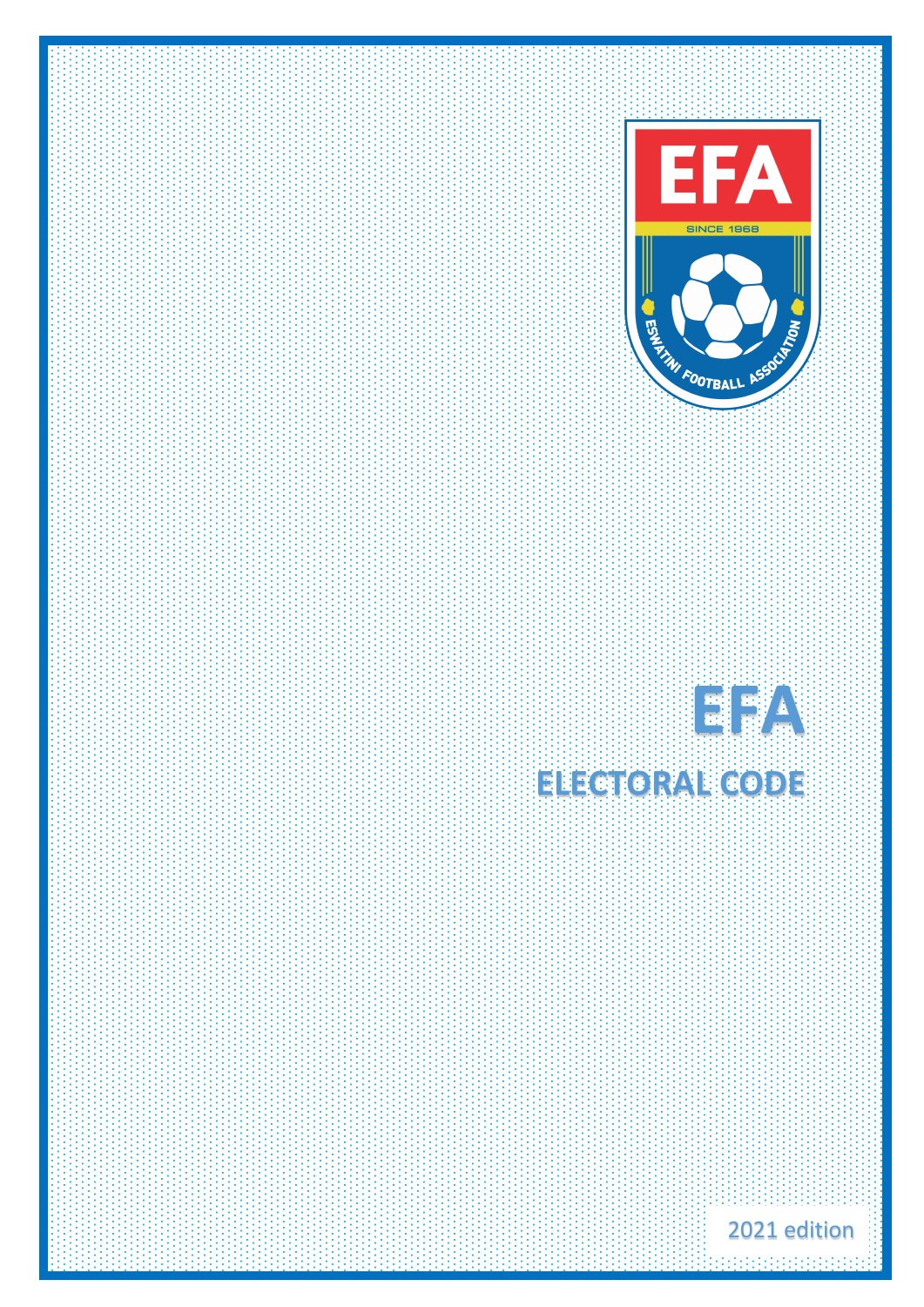### **CONTENTS**

| <b>Article</b> |                                                                        | Page           |
|----------------|------------------------------------------------------------------------|----------------|
|                | <b>DEFINITIONS</b>                                                     | 3              |
|                |                                                                        |                |
|                | <b>I. GENERAL PROVISIONS</b>                                           | 4              |
| 1              | Scope of application                                                   | 4              |
| 2              | Principles and obligations                                             | 4              |
|                | <b>II. THE COMMITTEE</b>                                               | 5              |
| 3              | <b>Basic principles</b>                                                | 5              |
| 4              | Composition                                                            | 5              |
| 5              | General duties of the Committee                                        | 6              |
| 6              | Meetings, quorum and decisions                                         | 6              |
|                | <b>III. CANDIDATURES</b>                                               | 7              |
| 7              | Eligibility criteria                                                   | $\overline{7}$ |
| 8              | Submission and examination of candidatures for the Executive Committee | 7              |
| 9              | Appeal procedure for candidates for the Executive Committee            | 8              |
|                | 10 Official list of candidates                                         | 8              |
|                |                                                                        |                |
|                | <b>IV. VOTING PROCEDURE</b>                                            | 9              |
|                | 11 Convocation of the elective General Assembly                        | 9              |
|                | 12 Duties of the Committee during the elective General Assembly        | 9              |
|                | 13 Ballot papers                                                       | 9              |
|                | 14 Ballot box                                                          | 9              |
|                | 15 Casting of ballots                                                  | 10             |
|                | <b>V. COUNT</b>                                                        | 11             |
|                | 16 General principles                                                  | 11             |
|                | 17 Invalid ballot papers                                               | 11             |
|                | 18 Spelling mistakes                                                   | 11             |
|                | 19 Count and declaration of results                                    | 11             |
|                | <b>VI. FINAL PROVISIONS</b>                                            | 13             |
|                | 20 Archiving of documents and confidentiality                          | 13             |
|                | 21 Public notary                                                       | 13             |
|                | 22 Matters not provided for herein                                     | 13             |
|                | 23 Enforcement                                                         | 13             |
|                | 24 Transitional provisions                                             | 13             |
|                |                                                                        |                |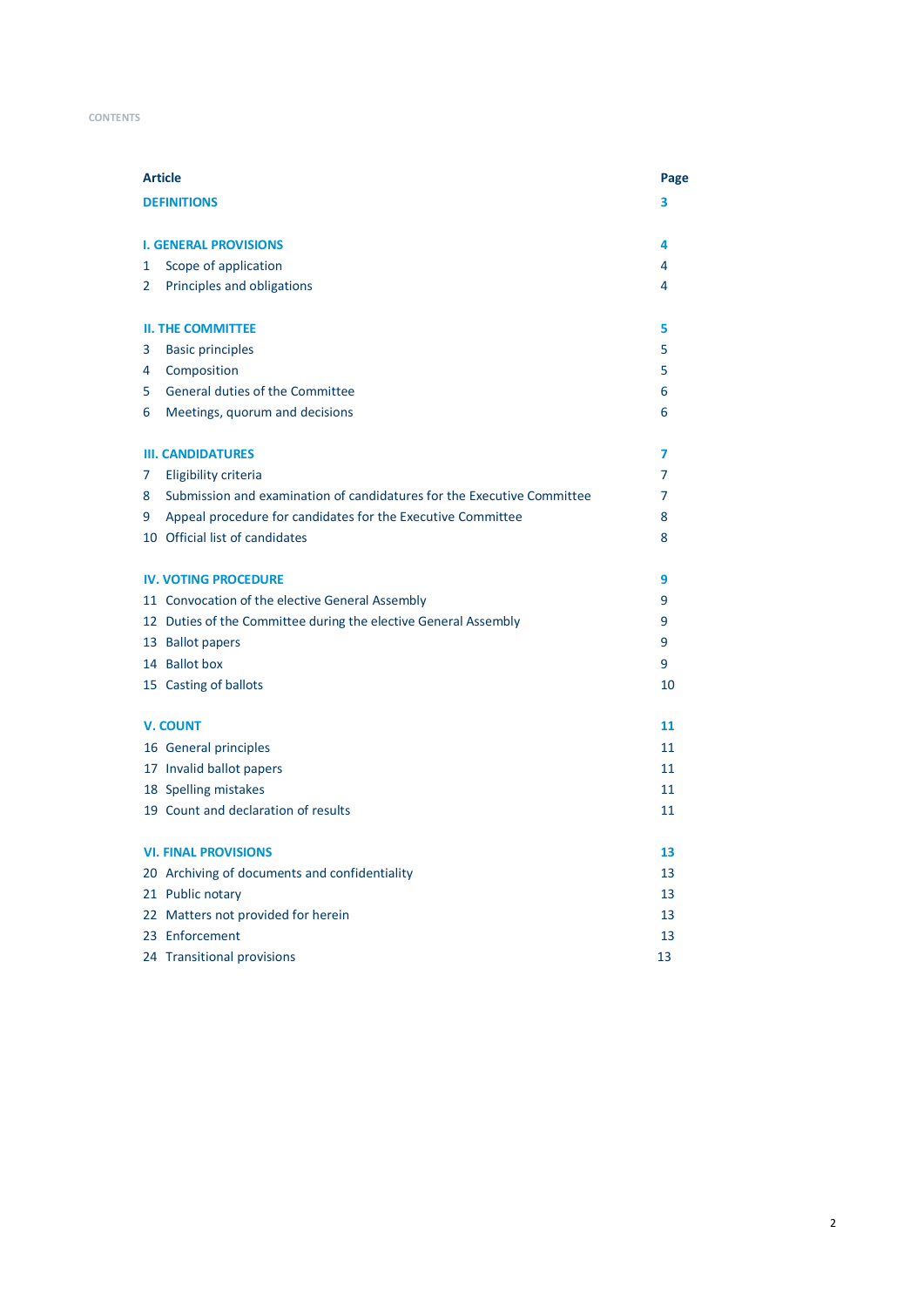# **DEFINITIONS**

Whenever relevant, the terminology used in this Electoral Code shall refer to the terms defined in the Definitions section of the Statutes of the EFA.

**NB:** Terms referring to natural persons are applicable to both genders. Any term in the singular applies to the plural and vice versa.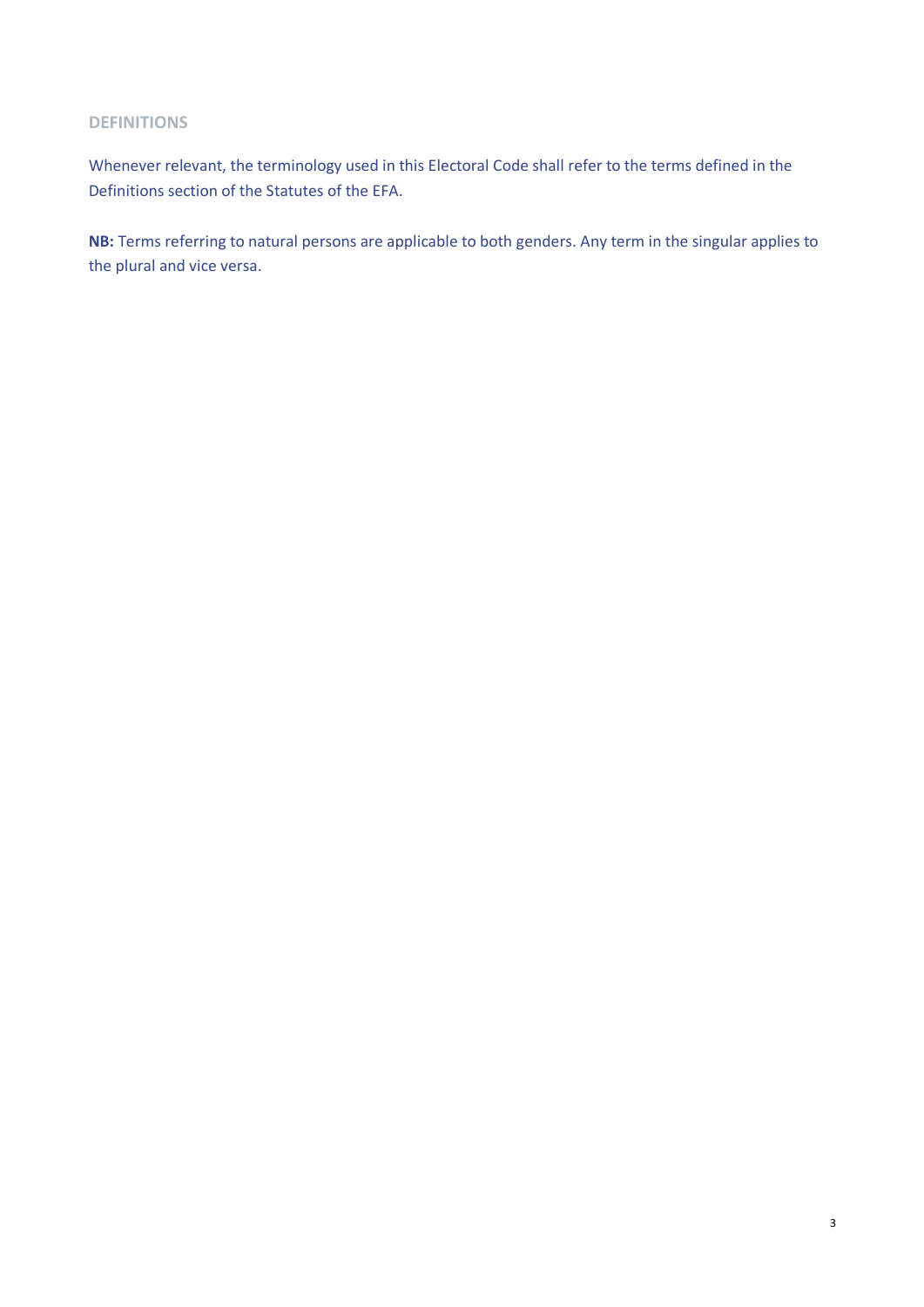# Article **1 Scope of application**

This Electoral Code is applicable to the elections of the members of the Executive Committee of EFA and the Executive Committees of the EFA Member Associations and leagues for 2021.

#### Article **2 Principles and obligations**

- <sup>1</sup> General good governance principles, such as the separation of powers, independence, transparency, and the obligation to avoid situations of conflicts of interest shall be observed without exception throughout the entire electoral process.
- <sup>2</sup> The electoral rules and guidelines shall be made available by the EFA in a clear and unambiguous manner within the relevant time frame provided for in the Statutes of the EFA.
- <sup>3</sup> Any undue influence from third parties in the electoral process shall not be permitted.
- <sup>4</sup> EFA shall ensure that any electoral rules and guidelines of its bodies are in line with the provisions of this Electoral Code, the Statutes of the EFA as well as the Statutes, regulations, directives and decisions of FIFA.
- <sup>5</sup> EFA shall, at least 30 days before the date of the relevant elections, inform FIFA and CAF about the nature of the elections (i.e. number of members to be elected, duration of mandates, reason for the elections, etc.) and provide FIFA with a copy of its valid Electoral Code and, if applicable, any other electoral rules and guidelines.
- <sup>6</sup> EFA shall immediately inform FIFA and the CAF of any undue influence from third parties in the electoral process.
- Unless stated otherwise in the Statutes and regulations of EFA, the members of the relevant bodies of EFA shall continue to exercise their functions until the completion of the electoral process.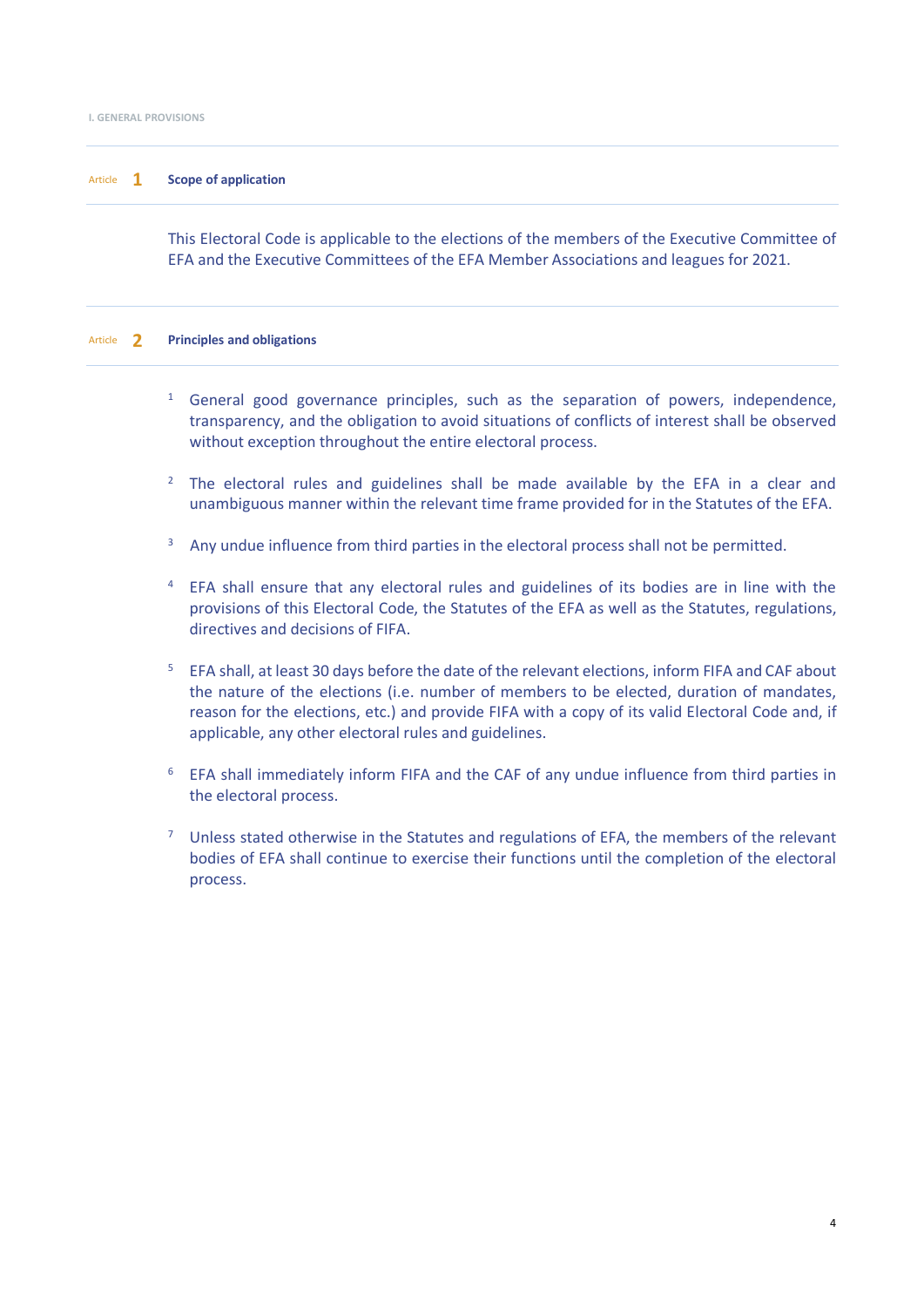# Article **3 Basic principles**

- <sup>1</sup> The Ethics Committee (hereafter: The Committee), foreseen in art. 64 of the EFA Statutes, shall supervise the electoral process in accordance with the relevant provisions of the Statutes of the EFA and of this Electoral Code.
- <sup>2</sup> The Appeals Committee, foreseen in art. 65 of the EFA Statutes, is responsible for deciding on appeals filed by candidates.
- <sup>3</sup> The members of the Committee shall not be members of any other body of EFA and may not hold any executive position in any government body. Members of the Committee may not be candidates for any of the positions to be filled within the EFA as long as they are still under mandate.
- <sup>4</sup> The members of the Committee shall immediately withdraw from the matter in progress and refrain from taking any decision if:
	- a) they are an immediate family member of one of the candidates running for any of the positions to be filled;
	- b) there is a risk or possibility of a conflict of interest as defined in the Disciplinary and Ethics Code of the EFA.
- In the event that a member of the Committee does not fulfil any of the above requirements and/or has to step down as member of the Committee for any reason, he shall be replaced in accordance with the provisions of art. 4 par. 3 of this Electoral Code.
- The members of the Committee shall be ratified by the General Assembly on recommendation by the Executive Committee, in accordance with the provisions of the Statutes of the EFA, for a mandate of four years.
- <sup>7</sup> No member of the Committee shall serve for more than two terms of office, whether consecutive or not.
- The members of the Committee shall act in good faith at all times and observe the utmost impartiality when carrying out their duties.

## Article **4 Composition**

- The Committee shall be composed as follows:
	- a) a chairperson;
	- b) a vice-chairperson;
	- c) Three (3) ordinary members.
- <sup>2</sup> An appropriate number of substitutes shall also be ratified by the General Assembly.
- <sup>3</sup> If the chairperson is absent or unavailable, the vice-chairperson shall deputise, and if he too is absent or unavailable, then an ordinary member shall deputise. Any ordinary member who is absent or unavailable shall be replaced by a substitute.
- The Committee shall appoint one of its members as a secretary, who shall be responsible for relevant logistical and administrative matters. He may call upon the general secretariat to assist him in his duties.
- $5$  The chairperson of the Committee shall be qualified to practise law.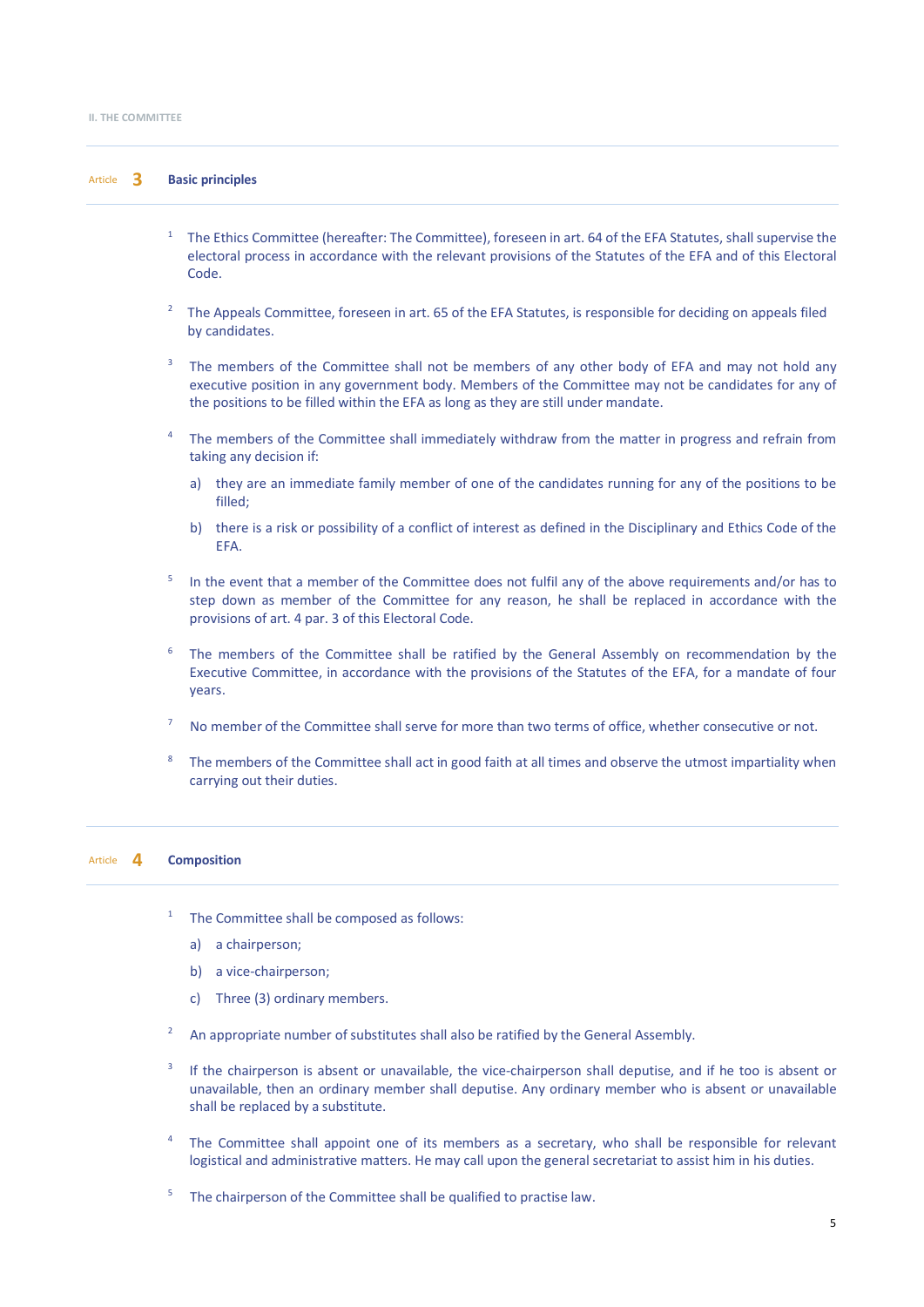# Article **5 General duties of the Committee**

The Committee shall be responsible for all tasks relating to the organisation, running and supervision of the elections to take place during the General Assembly. In particular, the Committee shall be responsible for:

- a) strictly enforcing the Statutes and regulations of the EFA as well as this Electoral Code;
- b) ensuring that the electoral rules and guidelines of the bodies of the EFA are in line with the provisions of this Electoral Code and the Statutes of the EFA as well as the Statutes, regulations, directives and decisions of FIFA;
- c) strictly enforcing the statutory deadlines for elections;
- d) providing information to the Members as well as to relevant authorities (where necessary), the media and the public;
- e) where necessary, managing relations with relevant authorities;
- f) the candidature procedure (launch, distribution of information, evaluation, publication of official list, etc.);
- g) drawing up the list of voters (delegates), assisted by the general secretariat, in accordance with the statutory provisions of the EFA;
- h) the electoral and voting procedure;
- i) any and all other tasks to ensure the smooth running of the electoral process.

### Article **6 Meetings, quorum and decisions**

- 1 The chairperson shall convene the meetings of the Committee. Only a Committee that has been duly convened has the authority to deliberate and pass decisions.
- <sup>2</sup> The Committee shall not engage in valid debate unless a majority (more than 50%) of its members are present.
- <sup>3</sup> The Committee shall reach its decisions by a majority (more than 50%) of the valid votes cast. Voting by proxy or by letter is not permitted. In the event of a tied vote, the chairperson shall have the casting vote.
- <sup>4</sup> The decisions taken shall be recorded in minutes signed by the chairperson and the secretary of the **Committee**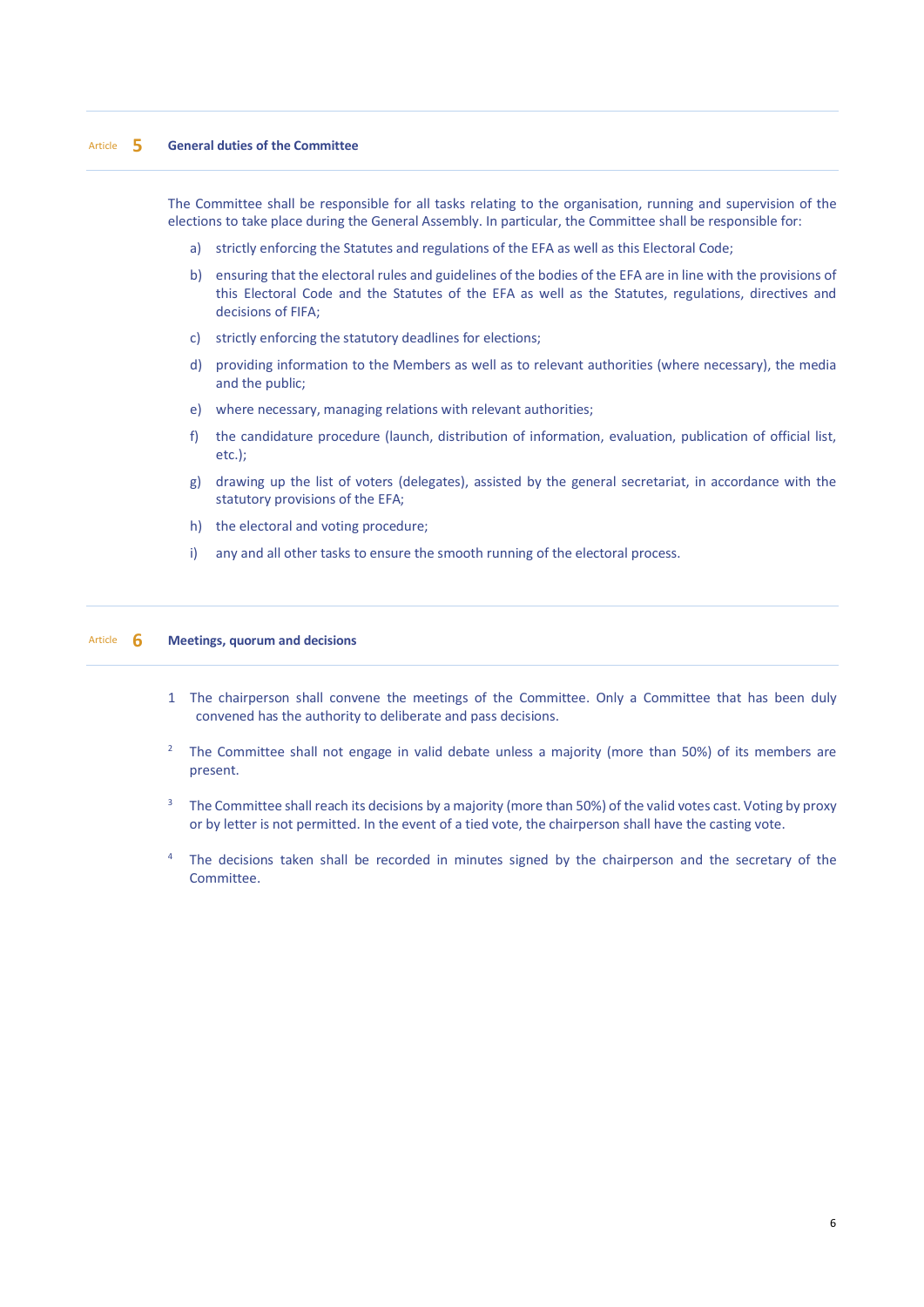# Article **7 Eligibility criteria**

- <sup>1</sup> The eligibility criteria for the positions to be filled within the relevant bodies of the EFA are defined in the relevant provisions of the Statutes of EFA.
- <sup>2</sup> The Committee shall not impose any eligibility criteria that are not provided for in the Statutes of EFA or any other formal requirements that are not provided for in this Electoral Code or in the Statues of EFA. The Committee shall only request the documents that help establish whether the relevant eligibility criteria have been fulfilled.
- The Committee shall publish the full list of eligibility criteria (with reference to the relevant provisions of the Statutes of EFA), as well as the documents to be provided for each of the positions within the deadlines stipulated in the Statutes of the EFA.

#### Article **8 Submission and examination of candidatures for the Executive Committee**

- No fees or charges of any sort shall be requested from any of the candidates at any point during the entire electoral procedure, unless they have previously been approved by the General Assembly. In any event, any fees or charges agreed upon shall remain reasonable and shall only serve to cover the costs of the relevant administrative burden.
- <sup>2</sup> Candidatures for any of the positions of the Executive Committee shall be sent by recorded post, by email with delivery notification, or delivered by hand in exchange for confirmation of receipt, to the general secretariat at least 30 days before the relevant elective General Assembly. Candidatures received by the general secretariat shall immediately be forwarded to the secretary of the Committee.
- $3$  Within six days of the deadline for submission of the candidatures, the Committee shall inform in writing those candidates who have failed to provide all the relevant documents in support of their candidatures and grant them another three days to complete their applications. If the relevant candidates fail to complete their applications within the prescribed deadline, their candidatures shall be declared invalid.
- <sup>4</sup> The candidatures for the Executive Committee shall be examined by the Committee within 10 days of the deadline for their submission and the candidates shall be informed of the decision of the Committee within the same period.

# Article **9 Appeal procedure for candidates for the Executive Committee**

- Appeals against decisions of the Committee may be lodged only with the Appeals Committee of EFA, thereby precluding the possibility of appealing said decisions before any other body, particularly a government body.
- Any appeal, duly motivated, shall be sent by recorded post, or delivered in exchange for confirmation of receipt, to the general secretariat within two days of receipt of the decision of the Committee. Appeals received by the general secretariat shall immediately be forwarded to the members of the Appeals Committee.
- <sup>3</sup> The Appeals Committee may decide to accept fresh evidence and documents that were not provided by the relevant candidate together with the initial candidature.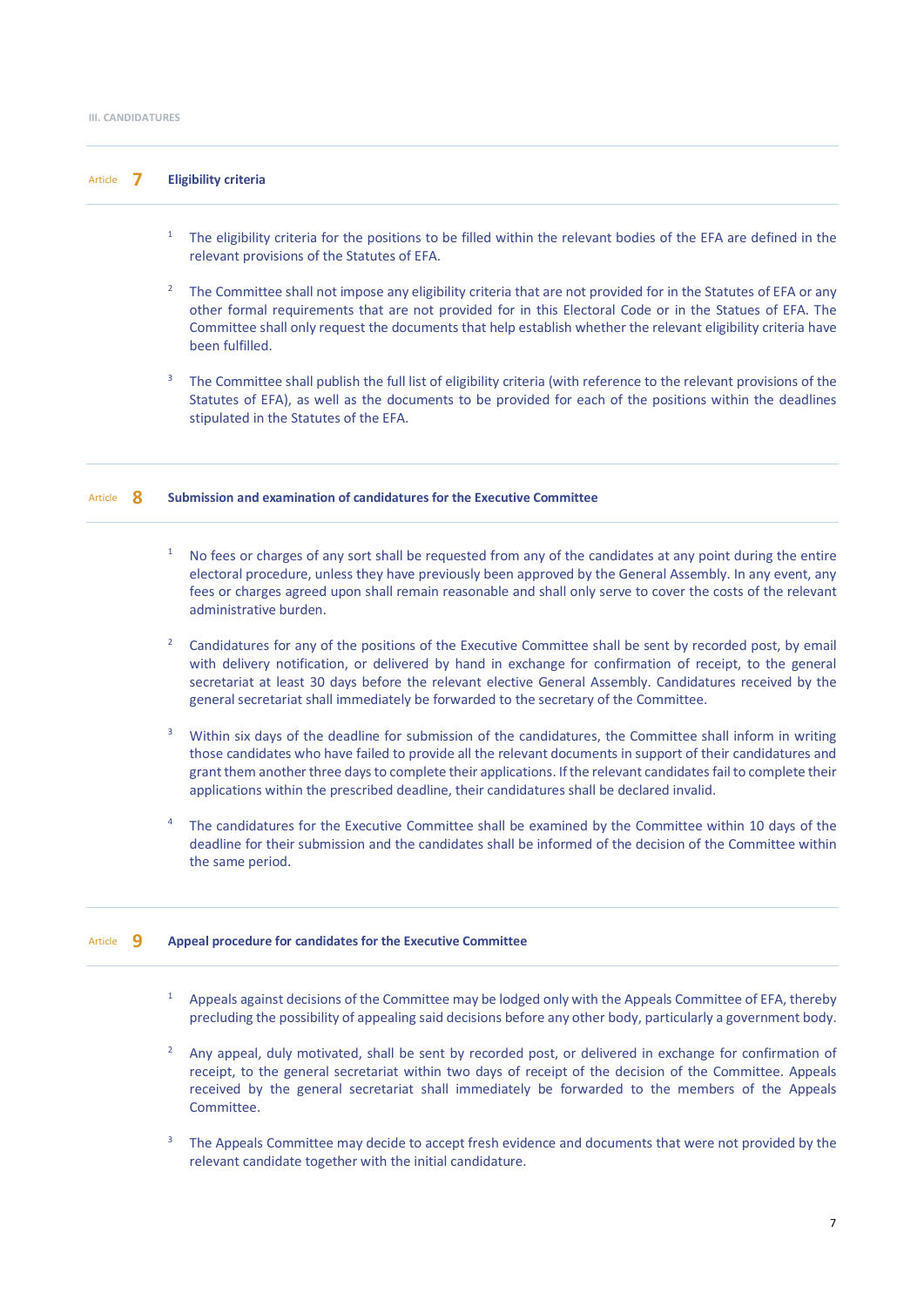- <sup>4</sup> Appeals shall be considered by the Appeals Committee within three days of their receipt and communicated to the candidates within the same period.
- <sup>5</sup> The Appeals Committee shall be composed of a chairperson and two ordinary members who shall be ratified by the General Assembly. Two substitutes shall also be ratified by the General Assembly at the same time as the members of the Appeals Committee. The chairperson shall be qualified to practise law.
- $6$  The decisions of the Appeals Committee shall be final and binding.

# Article **10 Official list of candidates**

- <sup>1</sup> The official list of candidates for all the bodies of the EFA shall be sent to the Members at least 14 days before the elective General Assembly.
- <sup>2</sup> The official list of candidates shall also be published in the press and, where necessary, sent to the relevant authorities as foreseen by this Code and/or the EFA Statutes for information.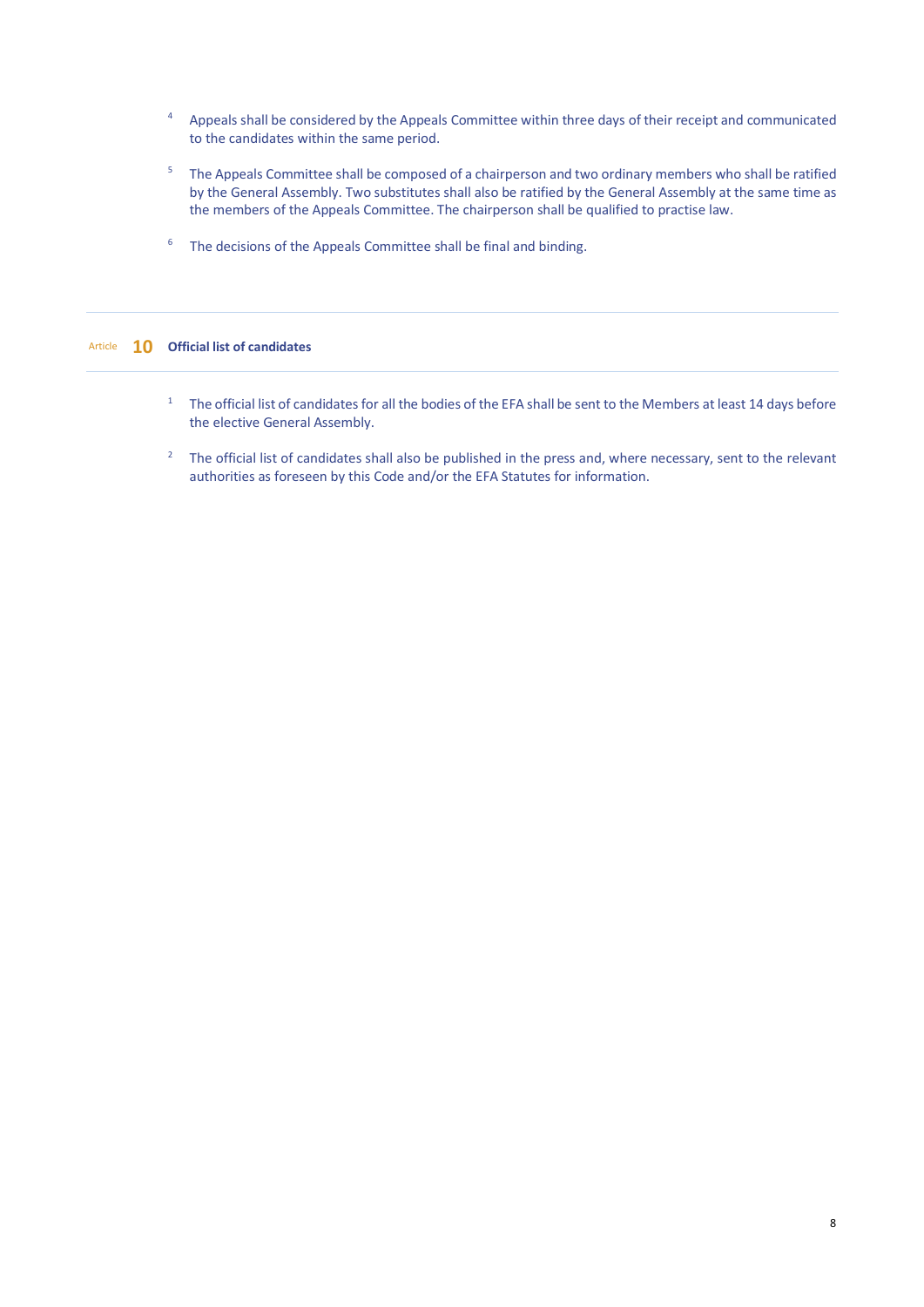# Article **11 Convocation of the elective General Assembly**

The elective General Assembly shall be convened according to the provisions of the Statutes of EFA. The relevant deadlines in relation to the elective General Assembly shall be published in the press and, where necessary, communicated to the relevant authorities.

# Article **12 Duties of the Committee during the elective General Assembly**

During the elective General Assembly, the duties of the Committee shall be as follows:

- a) verifying the identity of the voters (delegates);
- b) monitoring the electoral procedure during the General Assembly;
- c) counting the ballot papers;
- d) taking any decisions regarding the validity or invalidity of ballot papers;
- e) passing a definitive decision on any matters relating to the electoral procedure during the electoral General Assembly;
- f) declaring the official results;
- g) organising and holding a media conference, where necessary.

# Article **13 Ballot papers**

- <sup>1</sup> The general secretariat shall produce the ballot papers under the supervision of the Committee. The ballot papers shall be printed clearly and legibly.
- The ballot papers shall be of a different colour for each round of the election.

# Article **14 Ballot box**

- <sup>1</sup> Before the start of the voting procedure, the ballot box which shall be transparent if possible shall be opened and presented to the delegates of the General Assembly. The ballot box shall then be closed and placed in a visible spot close to the members of the Committee.
- <sup>2</sup> During the entire voting process, the ballot box shall be monitored by one of the members of the Committee.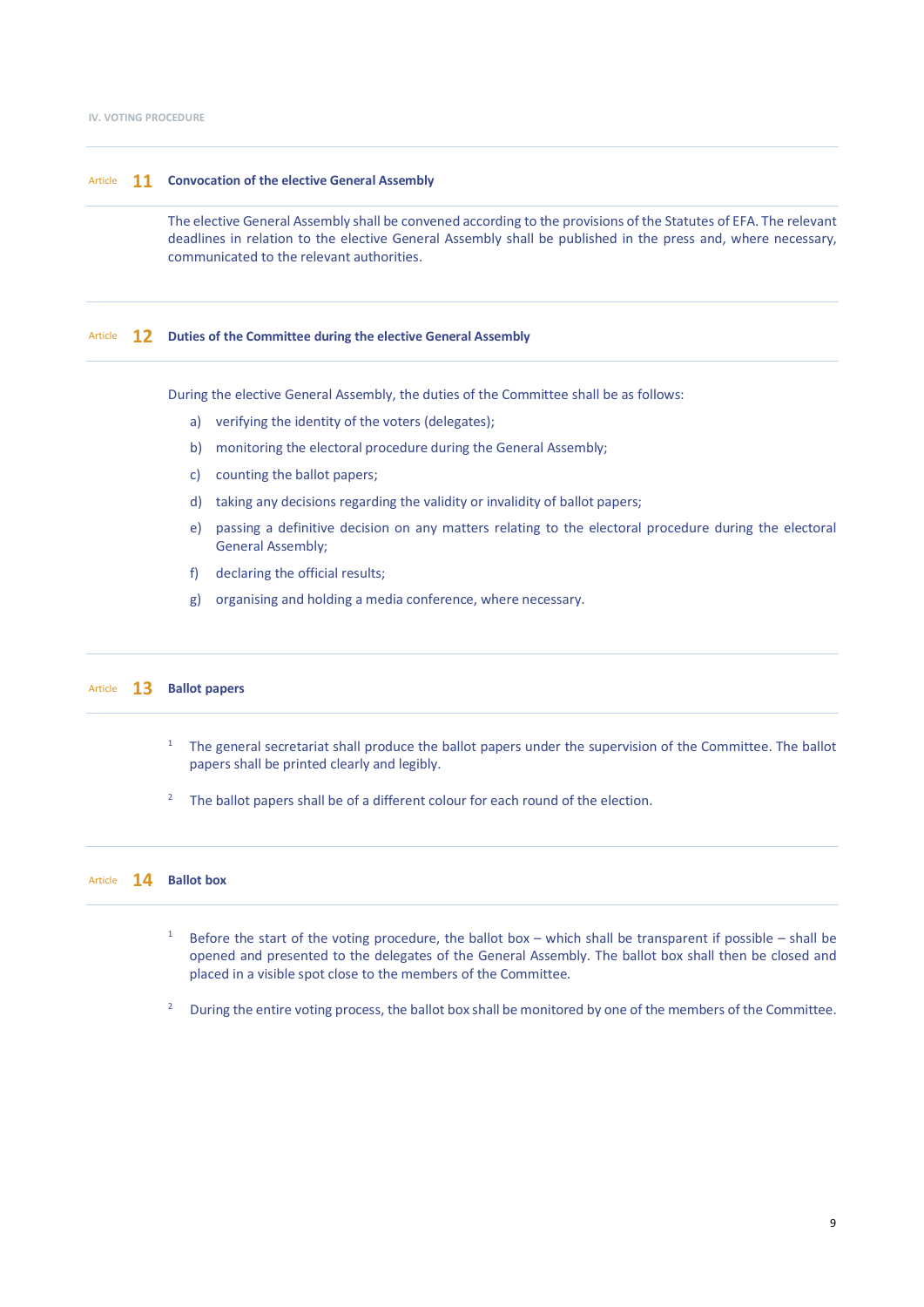- <sup>1</sup> Before the delegates are requested to cast their vote, the chairperson of the Committee shall explain in detail the electoral procedure (ballot box, ballot papers, valid and invalid ballot papers, count, required majorities, results, etc.) and refer to the relevant statutory provisions.
- <sup>2</sup> The chairperson of the Committee shall call in turn each delegate of the Members present and eligible to vote to move to the front of the General Assembly hall where the election is taking place.
- <sup>3</sup> Once called, the relevant delegate shall move to the front of the General Assembly hall and, after signing receipt of the ballot paper form, receive his ballot paper.
- <sup>4</sup> The delegate shall then complete his ballot paper in the polling booth designated for this purpose. The polling booth shall be placed in a visible spot, but still allow the delegate to cast his vote secretly. No mobile phones, cameras or any other recording devices shall be allowed in the polling booth.
- <sup>5</sup> The delegate shall then deposit his ballot paper in the ballot box, sign the electoral register and return to his seat.
- $6$  The counting procedure shall begin as soon as all of the delegates have deposited their ballot papers in the ballot box. A member of the Committee shall open the ballot box and tip out the ballot papers in front of all the delegates.
- <sup>7</sup> The count shall then commence.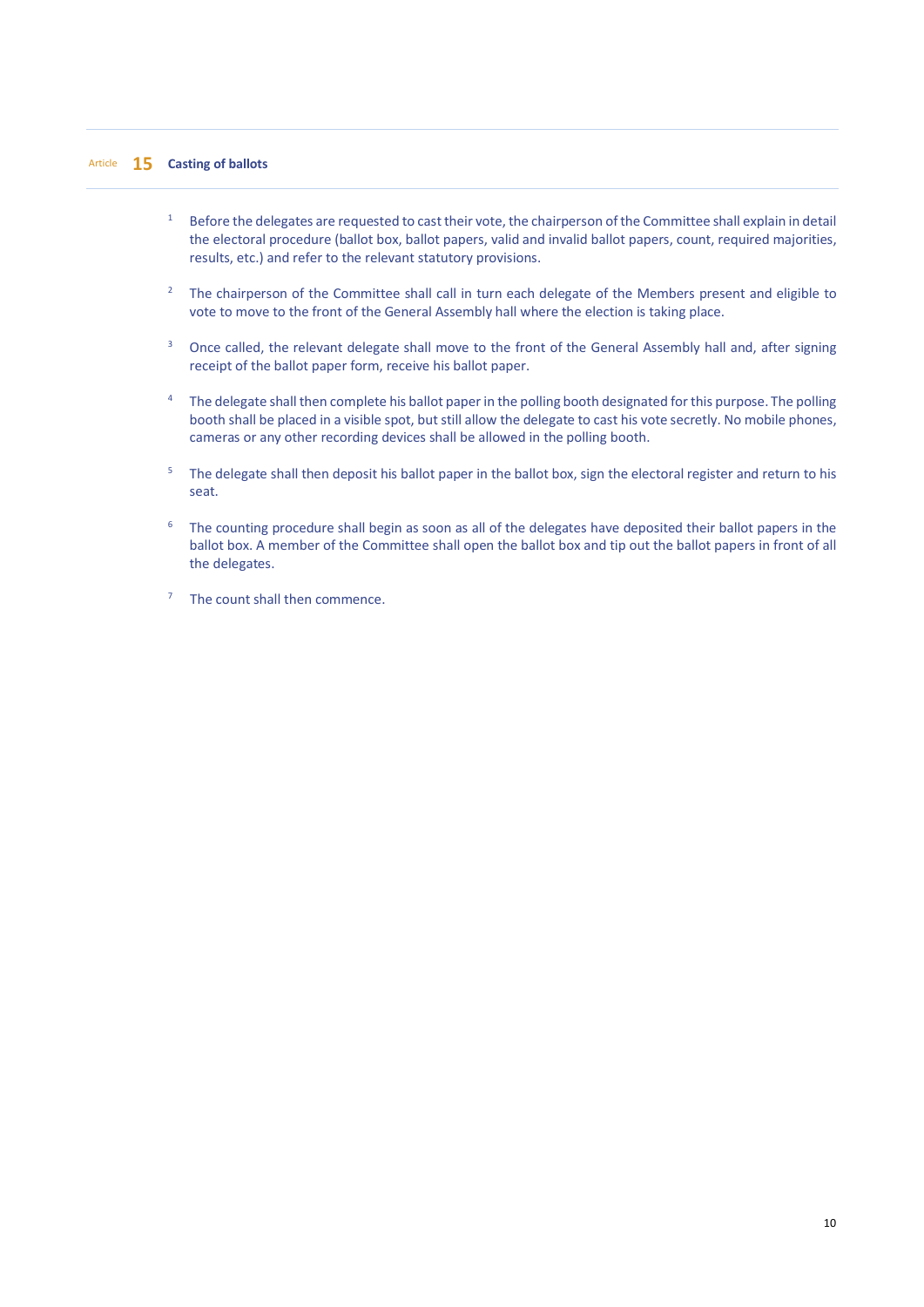## Article **16 General principles**

- <sup>1</sup> Only the members of the Committee shall take part in the count of the ballot papers. All operations (opening the ballot box, counting the ballot papers, counting the votes, etc.) shall be carried out in a way that can be followed clearly by all the delegates of the General Assembly.
- <sup>2</sup> In the event of a dispute regarding the validity or invalidity of a ballot paper or of a vote, the drafting of the minutes, the declaration of the results or any other matter relating to the counting procedure, the decision of the Committee shall be final.

#### Article **17 Invalid ballot papers**

- <sup>1</sup> The following ballot papers are considered invalid:
	- a) ballot papers that do not bear the official distinctive marks defined by the Committee;
	- b) ballot papers that bear any words other than the names of the candidates;
	- c) ballot papers that are illegible or have been defaced;
	- d) ballot papers that bear identifying marks.
- The chairperson of the Committee shall write on the back of any invalid ballot paper the reason(s) for its invalidity and confirm with a signature.

#### Article **18 Spelling mistakes**

Spelling mistakes shall result in the invalidity of a vote only if they mean that it is not possible to identify with certainty any of the official candidates.

#### Article **19 Count and declaration of results**

- <sup>1</sup> Once the ballot box has been opened, the members of the Committee shall count the number of ballot papers and verify their validity. If the number of ballot papers is equal to or less than the number of ballot papers issued, the ballot is valid. If it exceeds the number of ballot papers issued, the ballot shall be declared void and recommence immediately in accordance with the procedure described above.
- After the number of ballot papers has been verified, the members of the Committee shall proceed to count the number of votes cast for each candidate or list.
- If a second (or subsequent) round of voting is required, the voting procedure shall be repeated in accordance with the above articles. The Members are also to be informed of the statutory provisions that apply for the second (and subsequent) rounds of voting (e.g. any changes to the majority required, elimination of candidates, etc.).
- <sup>4</sup> After each round of the election, the chairperson of the Committee shall officially declare the results to the Members.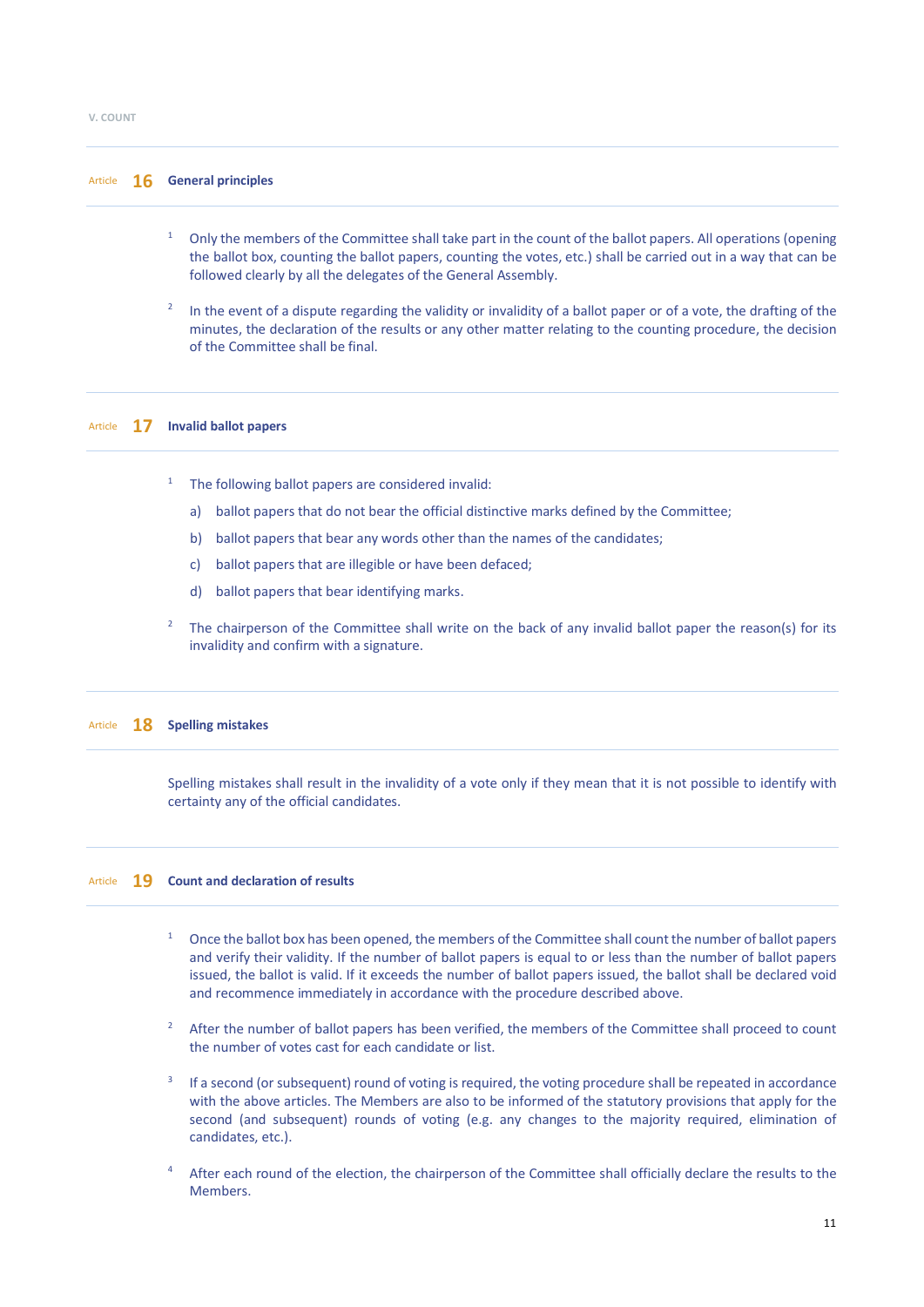<sup>5</sup> The General Secretary shall put the ballot papers that have been collected and counted into envelopes intended for this purpose. The envelopes shall then be signed by the chairperson of the Committee and sealed. The general secretariat shall keep these envelopes and destroy them 60 days after the General Assembly.